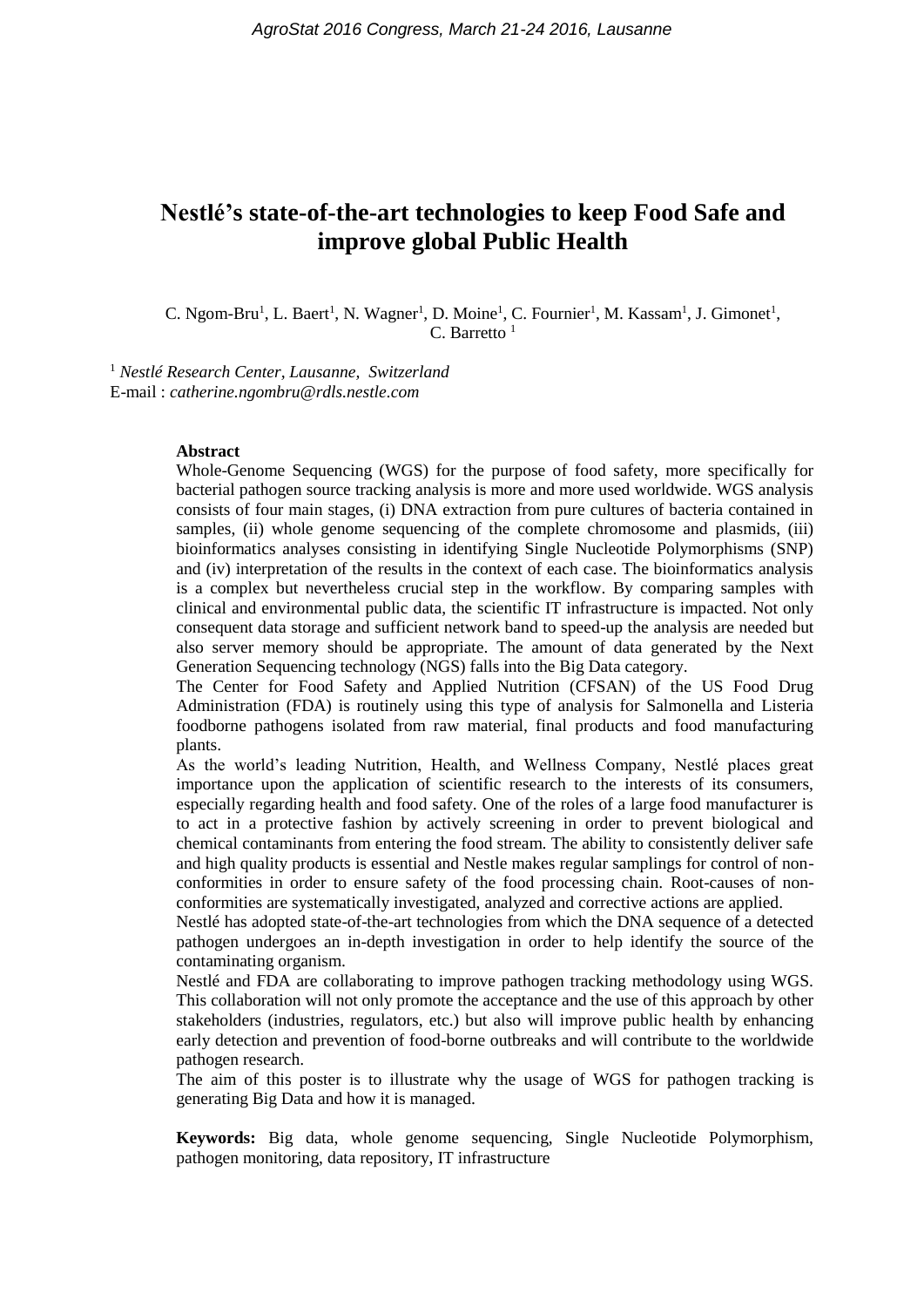### 1. Introduction

As the world's leading Nutrition, Health, and Wellness Company, Nestlé places great importance upon the application of scientific research to the interests of its consumers, especially regarding health and food safety. One of the roles of a large food manufacturer is to act in a protective fashion by actively screening in order to prevent biological and chemical contaminants from entering the food stream. The ability to consistently deliver safe and high quality products is essential and Nestle makes regular samplings for control of non-conformities in order to ensure safety of the food processing chain. Root-causes of non-conformities are systematically investigated, analyzed and corrective actions are applied.

Nestlé has adopted state-of-the-art technologies from which the DNA sequence of a detected pathogen undergoes an in-depth investigation in order to help identify the source of the contaminating organism.

Whole-Genome Sequencing (WGS) for the purpose of food safety, more specifically for bacterial pathogen source tracking analysis is more and more used worldwide. The Center for Food Safety and Applied Nutrition (CFSAN) of the US Food Drug Administration (FDA) is routinely using this type of approach for Salmonella and Listeria foodborne pathogens isolated from raw material, final products and food manufacturing plants.

Nestlé and FDA are collaborating to improve pathogen tracking methodology using WGS. This collaboration will not only promote the acceptance and the use of this approach by other stakeholders (industries, regulators, etc.) but also will improve public health by enhancing early detection and prevention of food-borne outbreaks and will contribute to the worldwide pathogen research.

# 2. Whole Genome Sequencing analysis generates big data

In a factory, pathogens such as *Salmonella* or *Listeria monocytogenes* can be introduced in different ways into the production areas: through the raw materials, on dust coming from the outside, through water infiltration, on pallets or other material coming from a lower hygiene level zone, and through operators for example on footwear or if personal hygiene rules are not followed. The presence of water residues will allow growth of the pathogen. From these multiplication sites, contamination can spread to other areas via dust or droplets in air currents, by workers, on utensils, by forklifts or water. Contaminated residues will find their way into interfaces, hollow bodies and holes on structures and equipment, leading to the permanent establishment of the pathogen as a house strain.

If the pathogen reaches the first priority rating environment, close to the line, the risk of line contamination becomes very high. When the line is contaminated, the risk of finished product contamination becomes almost inevitable. Therefore routine and investigative sampling of the process area is crucial to verify that pathogens are kept away from the line and will not contaminate products.

At Nestlé, in order to prevent microbiological contaminants from entering the food stream, systematic screening is done by swabbing many locations within the factories. *Salmonella* and *Listeria monocytogenes* are the two major pathogens that are systematically screened. In case of positive found, root-causes are investigated, analyzed and corrective actions are applied. For the purpose of bacterial pathogen source tracking, many samples are collected, purified, cultured and stored in a repository with the associated metadata. Among those samples, several are sent for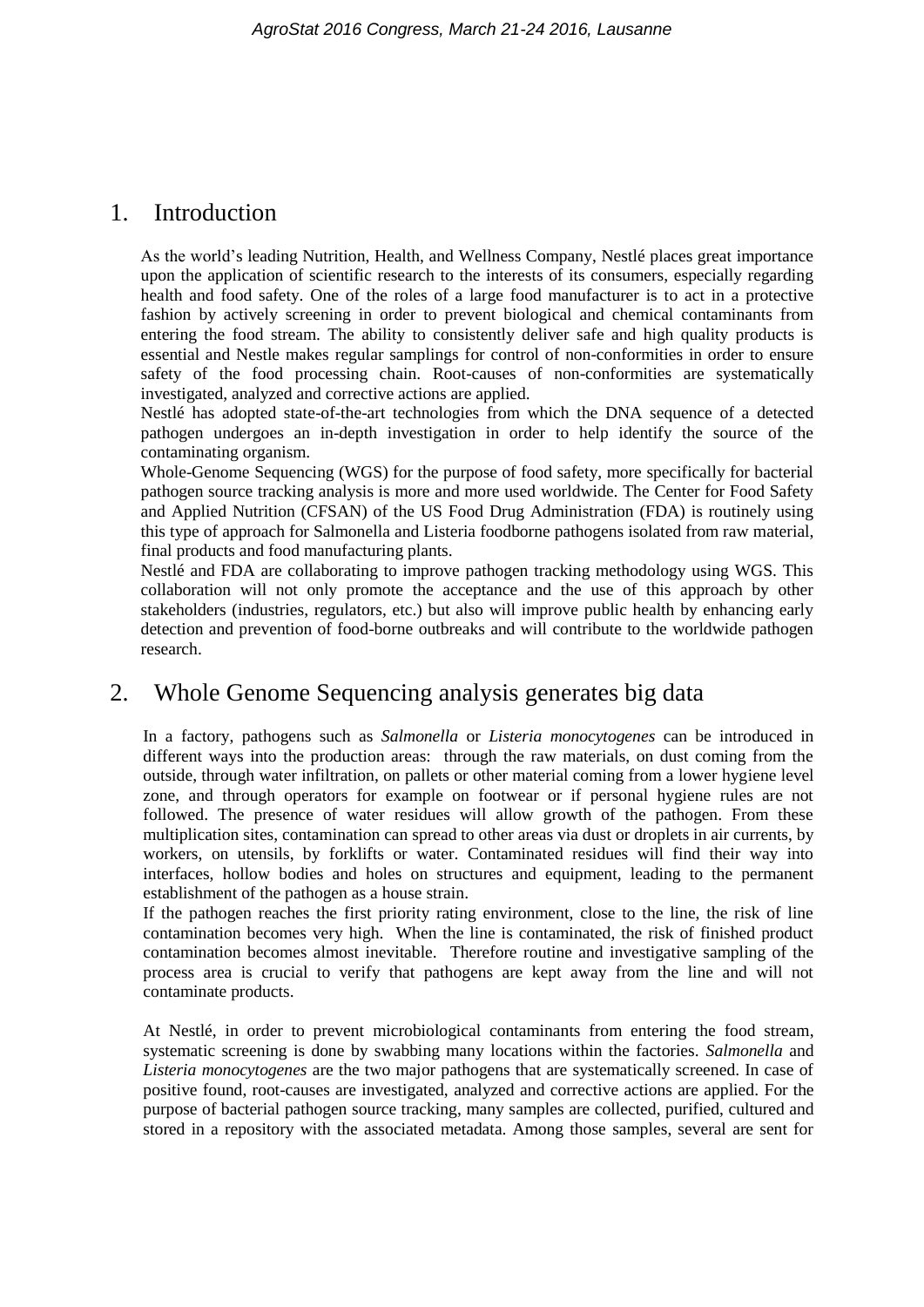whole genome sequencing either with PacBio technology to obtain close to completion genomes, or with Illumina generating large amount of high quality short sequences.

WGS analysis consists of four main stages [\(Figure 1\)](#page-2-0)

- 1. DNA extraction from pure cultures of bacteria contained in samples,
- 2. Whole genome sequencing of the complete chromosome and plasmids,
- 3. Bioinformatics analyses consisting in identifying Single Nucleotide Polymorphisms (SNP).
- 4. Interpretation of the results in the context of each case.

The Center for Food Safety and Applied Nutrition (CFSAN) of the US Food Drug Administration (FDA) is routinely using this type of approach for *Salmonella* and *Listeria* foodborne pathogens isolated from raw material, final products and food manufacturing plants (Davis S. et. al).



<span id="page-2-0"></span>Figure 1: General workflow for pathogen characterization using whole genome mapping for Single Nucleotide Polymorphism detection.

The basic principle of Single Nucleotide Polymorphism (SNP) detection is to compare one or several genomes to a common reference genome, and identify each nucleotide position along the reference sequence where one or several of the compared genomes differ. The SNP detection accuracy is highly dependent on the similarity of the reference compared to the samples, and the sequencing quality of both the reference and the samples to be compared. The reference genome should preferably be a finished genome but can also be in an unfinished version with several contigs. The samples to be compared are sequenced with a technology generating large amount of high quality short sequences. At Nestlé, depending on the number of samples to be sequenced at once, the technology used may be Illumina HiSeq ( $> 80$  samples) or Illumina MiSeq ( $< 20$ ) samples). In general these sequencing technologies generate around 3 GB data per sample and currently one analysis comprises a minimum of 3 Nestlé samples and up to hundreds. In the current workflow of analysis, Nestlé needs to download raw sequencing data from public databases to be added to the analysis. Today raw sequencing data is publicly available for >76'000 *Salmonella* and >7'000 *Listeria monocytogenes*. The current analysis pipeline setup downloads the 30 closest raw sequencing genomes per analysis, hence 30 x 3 GB per analysis are included in addition to Nestlé samples. These raw sequencing data are further processed, generating several intermediate files of significant volume size.

As a consequence, these large amount of data require significant data storage capacity and sufficient network band to speed-up the data transfer. Calculation power and server memory must be scaled to the amount of cases to be analyzed.